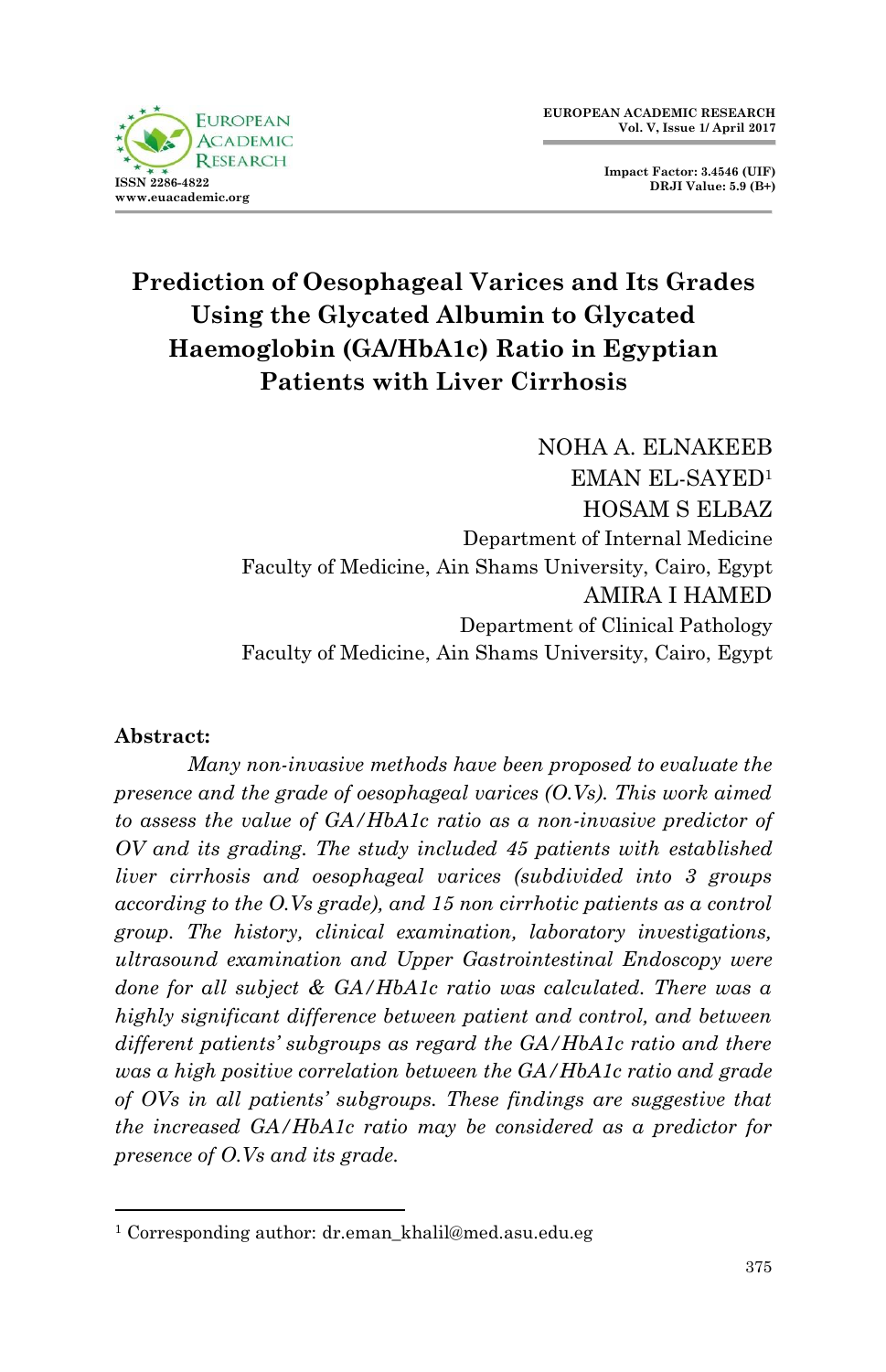**Key words**: Glycated albumin, HbA1c, non-invasive predictors, oesophageal varices.

#### **INTRODUCTION:**

According to the latest WHO data published in January 2015, Liver cirrhosis Deaths reached about 41.4 thousand patients representing the third leading cause of death in Egypt *(WHO: Egypt Health profile, 2015).* Portal hypertension is a major complication of liver cirrhosis and can be a direct cause of variceal haemorrhage and of bleeding-related deaths.

The upper gastrointestinal endoscopy (UGE) is still the gold standard method to diagnose early oesophageal varices and its bleeding and further complications *(Garcia-Tsao et al., 2007).* But endoscopy is costly, invasive technique and unpleasant procedure that some "patients at risk" would never agree to undergo UGE because of the perceived discomfort. In addition, it is unclear how often patients should be screened endoscopically for varices. Therefore, the importance of noninvasive predictors for early diagnosis of oesophageal varices has emerged.

Many studies in this field were done using platelet count, Insulin resistance, splenomegaly, bilirubinemia, PT, platelet count/spleen diameter ratio and serum fibrosis markers but their accuracy remains limited *(Madhotra et al., 2002; Thomopoulos et al., 2003; Burton et al., 2007; De Franchis,2008; Eslam et al., 2013)*

Glycated hemoglobin (HbA1c) and glycated albumin (GA) are indexes of glycemic control in patients with diabetes mellitus. HbA1c depends on the lifespan of erythrocytes which is about 120 d. Glycated albumin correlates with the plasma glucose levels during the past few weeks because the turnover of albumin is about 20 d. Although the ratio of GA/HbA1c is usually close to 3, In patients with chronic liver disease (CLD),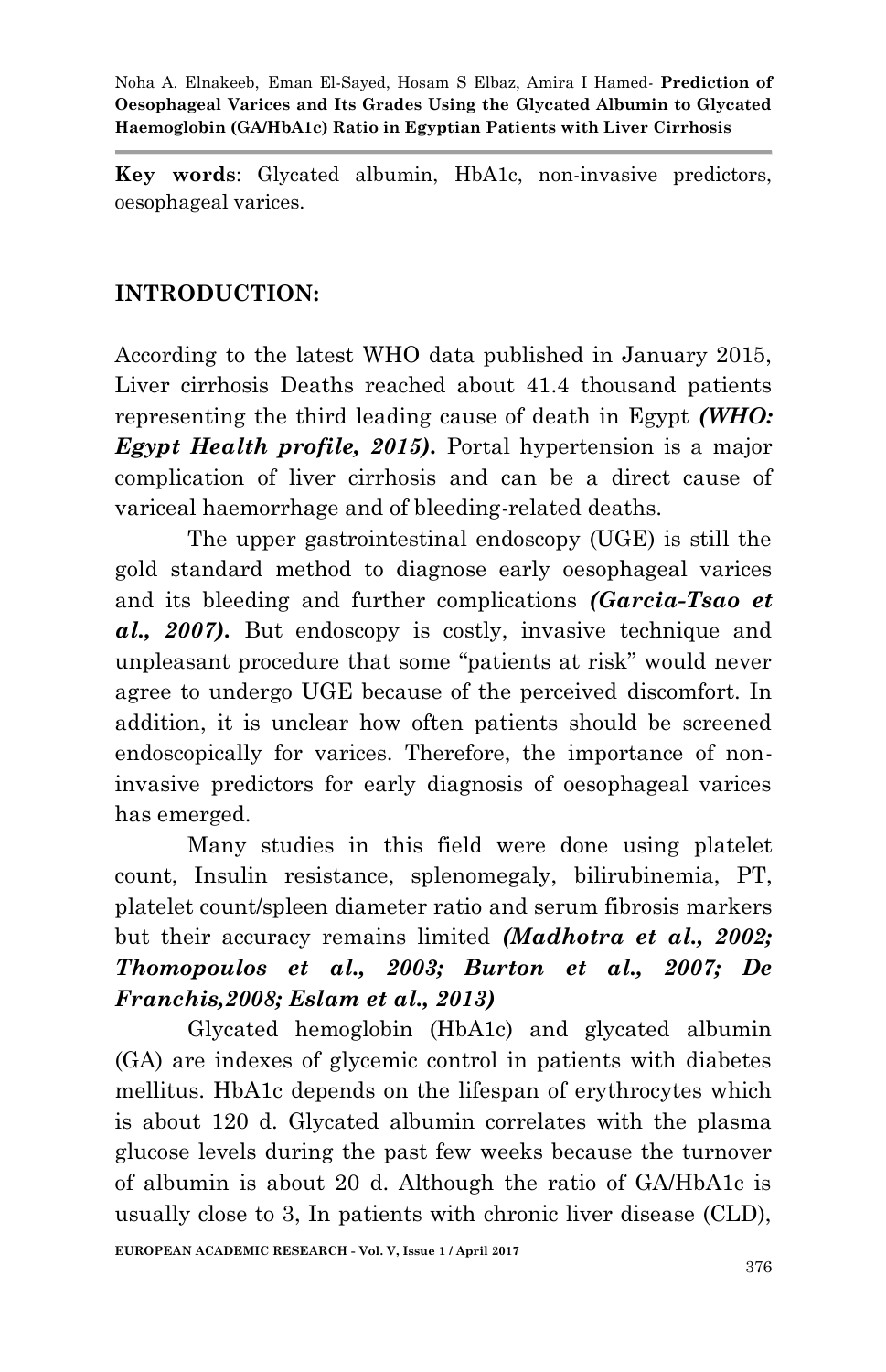hypersplenism shortens the lifespan of erythrocytes, leading to lower HbA1c levels relative to the plasma glucose level. On the other hand, the turnover periods of serum albumin in CLD patients is prolonged as a compensatory mechanism for the reduced production of albumin. Therefore, the GA levels in CLD patients are higher relative to the degree of glycaemia *(Koga and Kasayama, 2010)*

Indeed, the GA/HbA1c ratio has been reported to be associated with the histological stage of liver fibrosis and portal hypertension in HCV-positive CLD and non-alcoholic steatohepatitis *(Bando et al., 2009; Aizawa et al., 2012; Sakai et al., 2012; Bando et al., 2012)* This study aimed to determine the relation between (GA/HbA1c) ratio and the oesophageal varices presence and its grading, in Egyptian patients with liver cirrhosis.

# **PATIENTS AND METHODS:**

This case-control study included 45 patients with liver cirrhosis of any Child-Pugh grade attending the Gastroenterology-Hepatology department and endoscopy unit of internal medicine department at Ain Shams University Hospitals, and included 15 (non-cirrhotic) patients as a control group in the period from May 2014 to April 2015.

## **Subjects were divided into two groups:**

*Group I:* included 45 patients with liver cirrhosis, diagnosed by the laboratory, endoscopic and ultrasonographic finings. This group was further subdivided into 3 subgroups according to the grade of the O.Vs and subsequently the risk of bleeding:

**Group I A:** 15 patients with grade I to II oesophageal varices, "low risk group".

**Group I B:** 15 patients with grade III to IV oesophageal varices, "medium risk group".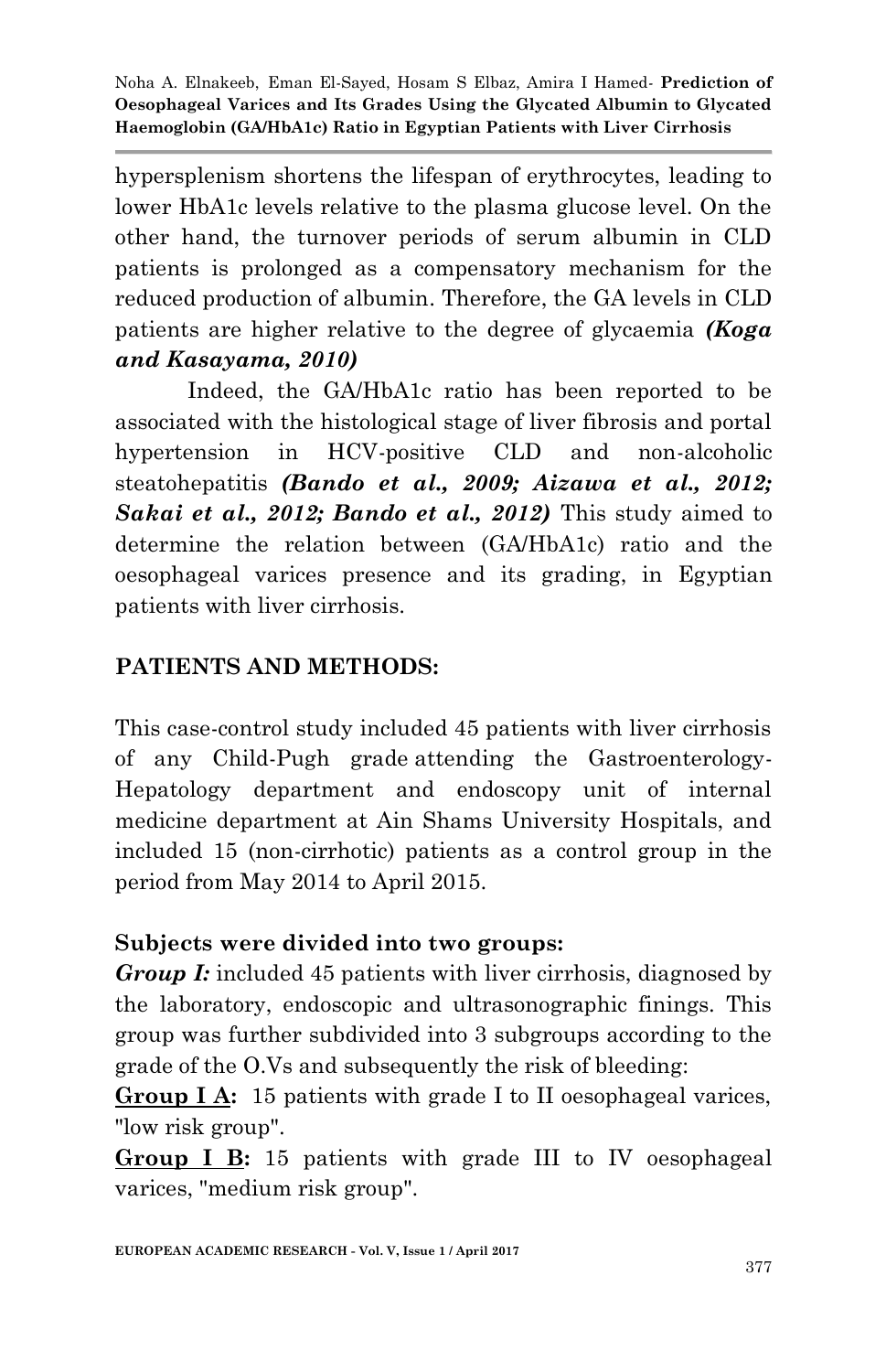**Group I C:** 15 patients with oesophageal varices with red signs, "high risk group".

*Group II:*15 non-cirrhotic patients (as control).

**Exclusion criteria:** Diabetic patients, renal impairment, previous history of upper GIT bleeding (Hematemesis & melena) or any previous intervention for the oesophageal varices, decrease RBCs life span like chronic haemolytic anaemia, recent blood donation in recent three months, cases of portal vein thrombosis and hepatocellular carcinoma.

## **All patients and controls were subjected to:**

- *I. Full medical history taking and complete clinical examination:* With special stress on previous history of chronic liver disease, symptoms of liver cell failure such as (jaundice, bleeding and encephalopathy) medical history of chronic disease as D.M. And examination of liver and spleen size, ascites & signs of liver cell failure as jaundice, palmar erythema and encephalopathy.
- *II. Laboratory investigations:* including Complete blood count (CBC) and Erythrocyte sedimentation rate (ESR), Liver function tests (aspartate aminotransferase (AST), alanine aminotransferase (ALT), serum albumin, total and direct bilirubin and Alkaline phosphatase), Prothrombin Time (PT in seconds), International Normalized Ratio (INR), Fasting Blood Sugar (FBS), two hours post prandial sugar, Renal function tests [Serum creatinine, Blood Urea Nitrogen (BUN), urea]
- *III. Glycated albumin to glycated haemoglobin ratio:*  Glycated albumin was measured by Sandwich ELISA technique utilizing a commercial kit manufactured by Glory Science. According to the manufacturer, the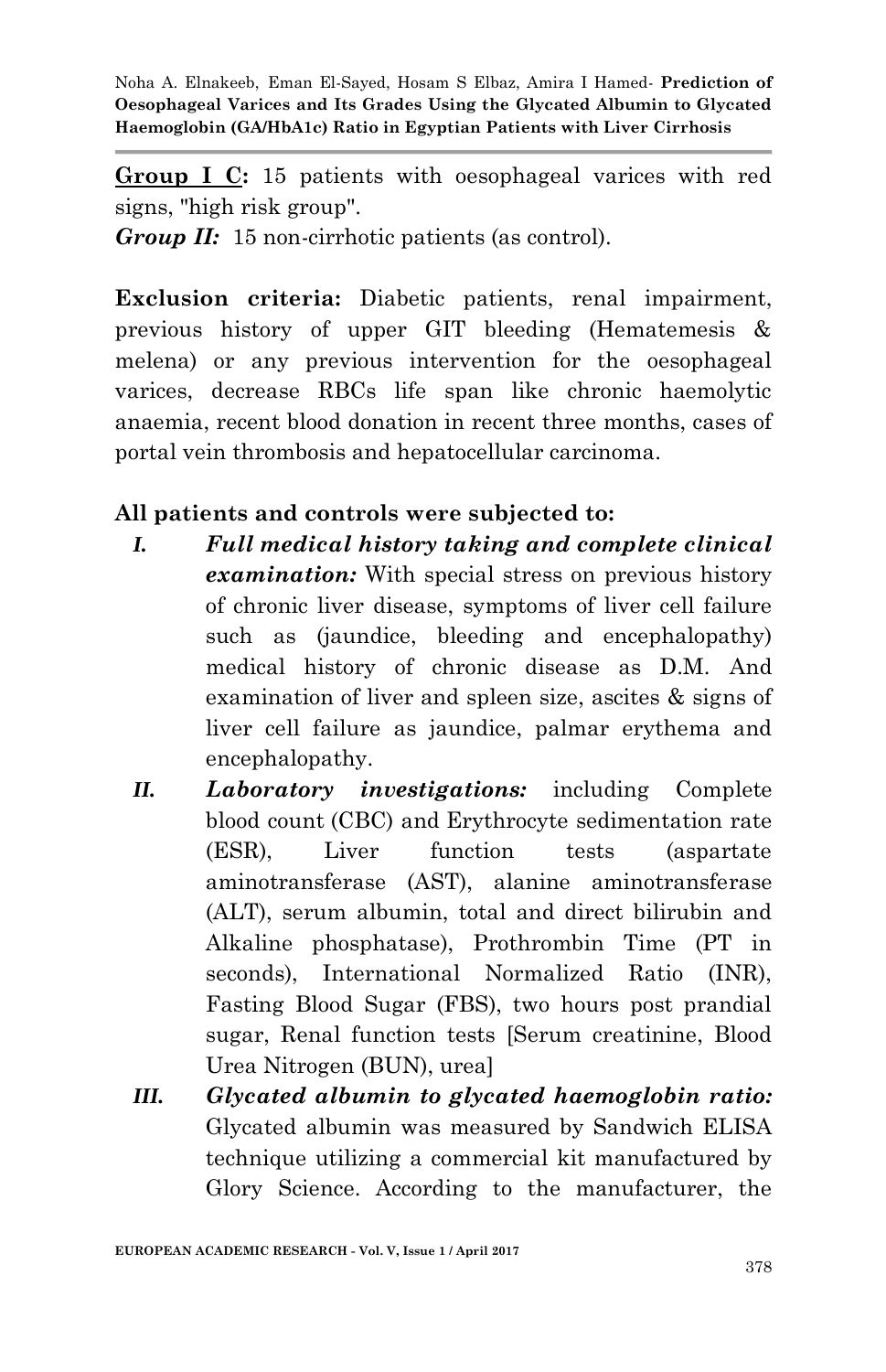> assay range is 0.5 to 250 %. Glycated hemoglobin, however, was measured by an HPLC assay on Biorad automated system. The assay is linear up to a concentration of 10 %. Then the GA/HbA1c ratio was calculated.

- *IV. Abdominal ultrasound:* To detect Portal Vein Diameter (PVD), liver span and spleen bipolar longitudinal diameter & ascites and to exclude other organomegaly, portal vein thrombosis or hepatocellular carcinoma**.**
- *V. Upper Gastrointestinal Endoscopy:* Performed after written consent from patients under sedation to determine the grade of esophageal varices and the grade of Portal Hypertensive gastropathy:
	- Grading of OVs was done according to Paquet grading system *(Paquet., 1982):*
	- Grade I: Microcapillaries located in distal oesophagus or oesophago-gastric junction.
	- Grade II: One or two small varices located in the distal oesophagus.
	- Grade III: Medium-sized varices of any number.
	- Grade IV: Large-sized varices in any part of oesophagus.
		- **Red colour signs:** are red wale marks as longitudinal red streaks on varices, Cherry red spots, Hematocystic spots (raised discrete red spots overlying varices that resemble "blood blisters", Diffuse erythema denotes a diffuse red colour of the varix. *(Bosch et al., 2003). (Kim et al., 1997)*
		- Grading of Portal Hypertensive Gastropathy (PHG): was done according to Baveno grading system *(De Franchis R, on behalf of the Baveno VI Faculty, 2015).*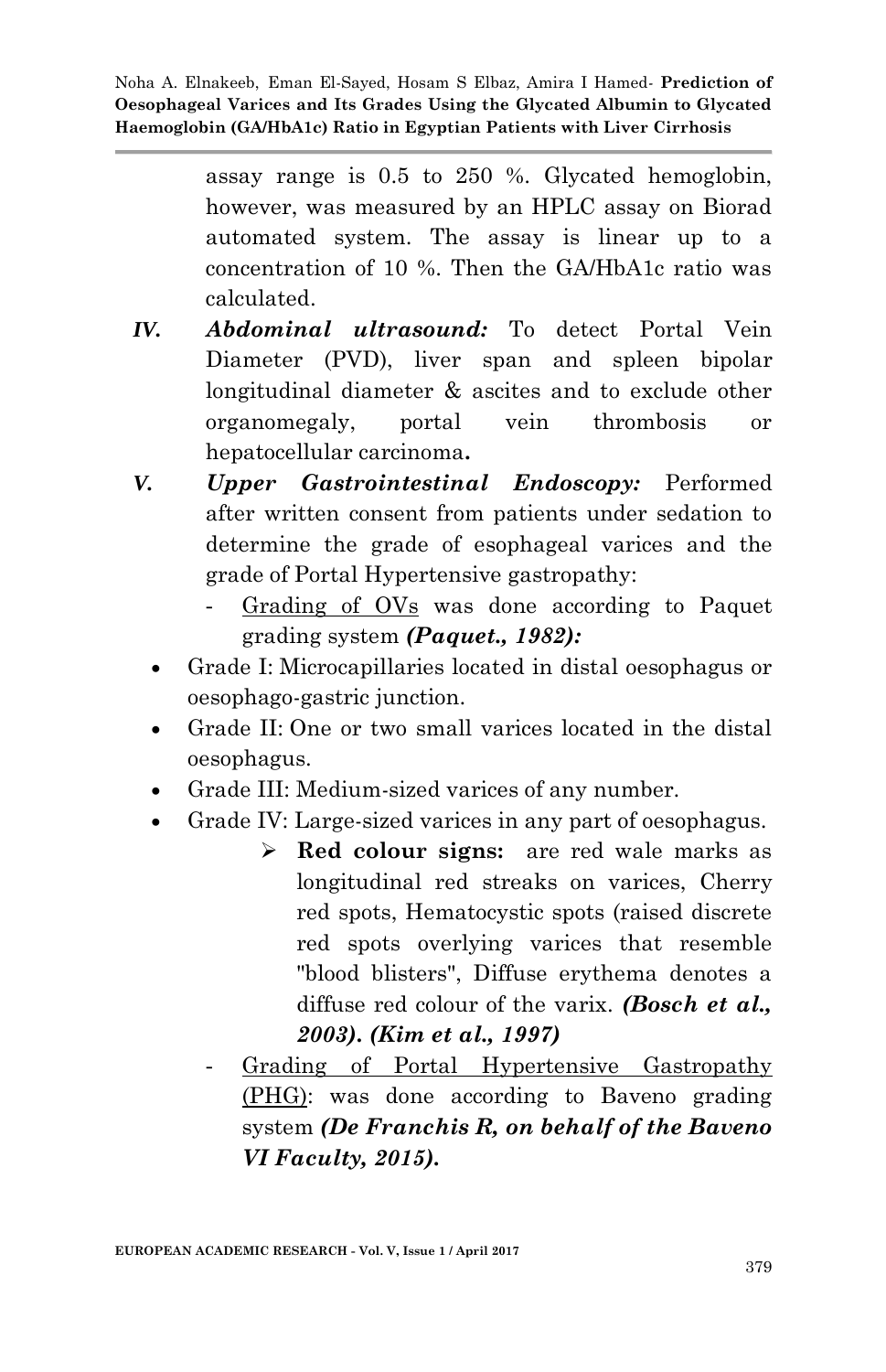- Mild PHG: Fine pink speckling (scarlatinatype rash), Superficial reddening Mosaic pattern.
- **Severe PHG:** Discrete red spots, Diffuse hemorrhagic brown lesion
- *VI.* **Statistical analysis:** The collected data was revised, coded, tabulated and introduced to a PC using Statistical Package for Social Science (SPSS 15.0.1 for windows; SPSS Inc, Chicago, IL, 2001). Data were presented and suitable analysis was done according to the type of data obtained for each parameter.

#### **Descriptive statistics**

Mean, Standard deviation  $(\pm S D)$  and range for parametric numerical data, Frequency and percentage of non-numerical data.

#### **Analytical statistics**

Student t- Test was used to assess the statistical significance of the difference between two study group means. Analysis of variance (ANOVA) test is used to determine the statistically significant differences between the means of three or more independent (unrelated) groups. Correlation analysis: Pearson's correlation coefficient (r) test was used to assess the strength of association between two quantitative variables. The correlation coefficient defines the strength and direction of the linear relationship between two variables.

**P- value (propability test):** to assess the level of significance

P>0.05=Non-significant (NS). P≤0.05: Significant (S). P≤0.01: Highly significant (HS).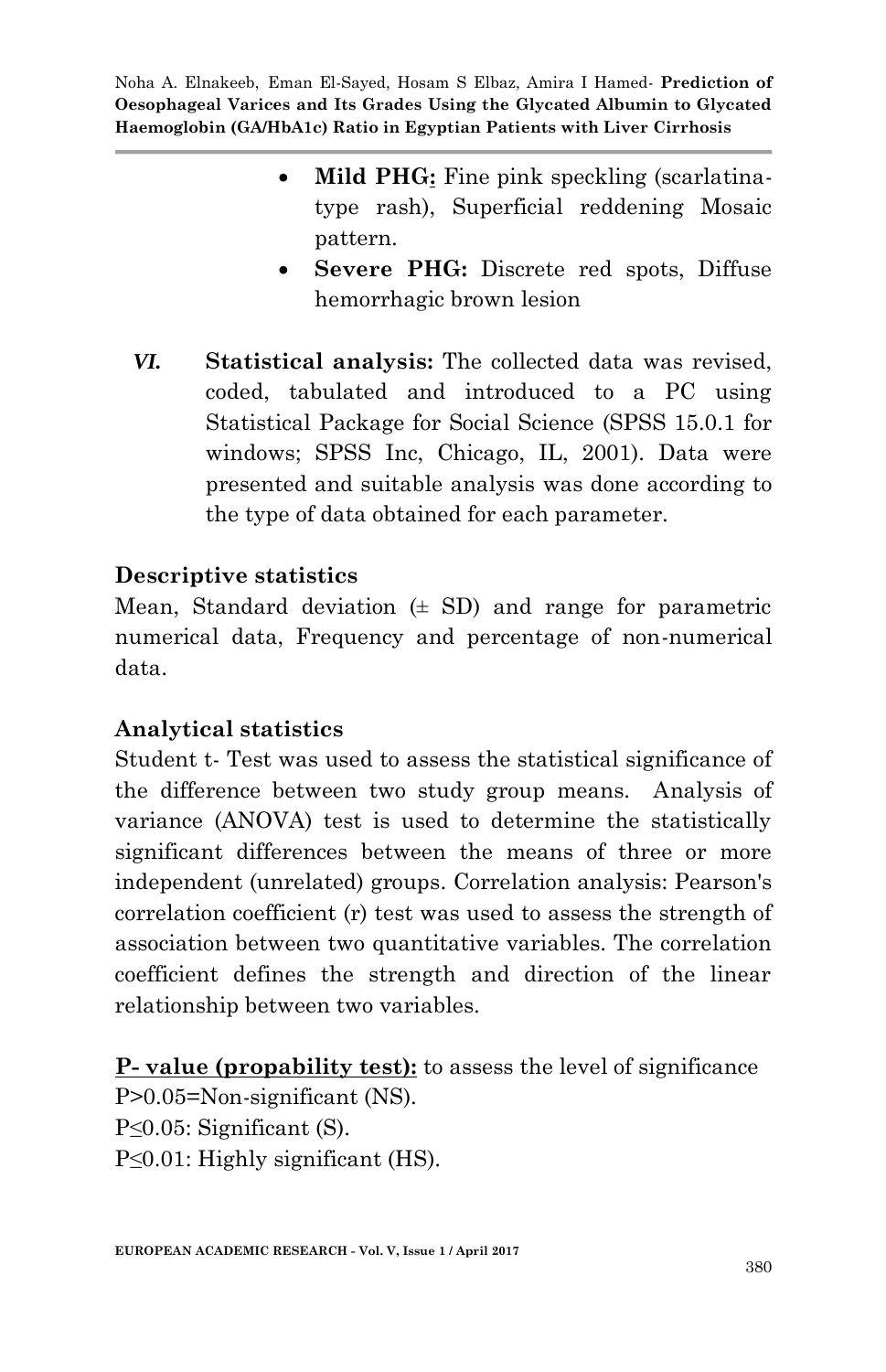## **RESULTS:**

This study was conducted on 45 patients with liver cirrhosis and oesophageal varices recruited from the Gastroenterology-Hepatology department and endoscopy unit of internal medicine department at Ain Shams University Hospitals in the period from May 2014 to April 2015.They were (24 male & 21 female), their age ranged from 40 to 65 years old and mean  $\pm$ SD of  $54.4 \pm 5.79$  years old. Fifteen non-cirrhotic patients of matching age and sex, attending the department for other complains were included as a control group.

*Comparison between both patients and control groups*: showed nearly a highly significant difference regarding different laboratory investigations **(table 1).** Also, comparing the two groups regarding the ultrasound findings, there was a highly significant difference as regards the splenic diameter and the portal vein diameter **(table 2).** Comparison between patients and control as regard Endoscopic results showed that the mean  $\pm$  SD of the number of O.V cords was  $(3 \pm 0.8)$ , PHG was mild in 22 (48.9%) and severe in 17 (37.8%) of patients group.

|                            | Patients           | Control            |           |         |           |
|----------------------------|--------------------|--------------------|-----------|---------|-----------|
|                            | $Mean \pm SD$      | $Mean \pm SD$      | t-test    | p-value | Sig.      |
| $Hb$ (g/dL)                | $9.71 \pm 0.60$    | $10.83 \pm 0.48$   | $-6.474$  | < 0.001 | HS        |
| Plt (X10 <sup>3</sup> /UL) | $140.36 \pm 53.98$ | $377.27 \pm 30.30$ | $-16.114$ | < 0.001 | HS        |
| AST (U/L)                  | $53.93 \pm 5.31$   | $31.20 \pm 7.86$   | 12.656    | < 0.001 | HS        |
| ALT (U/L)                  | $57.33 \pm 6.46$   | $30.40 \pm 9.27$   | 12.479    | < 0.001 | HS        |
| Alk.P $(IU/L)$             | $83.16 \pm 26.40$  | $64.93 \pm 13.73$  | 2.550     | 0.013   | S         |
| $T.Bil$ (mg/dl)            | $1.15 \pm 0.16$    | $0.85 \pm 0.09$    | 6.548     | < 0.001 | <b>HS</b> |
| $D.Bil$ (mg/dl)            | $0.65 \pm 0.09$    | $0.45 \pm 0.05$    | 7.706     | < 0.001 | HS        |
| S.Alb(g/dl)                | $3.21 \pm 0.48$    | $4.43 \pm 0.34$    | $-9.032$  | < 0.001 | <b>HS</b> |
| PT (Sec)                   | $17.89 \pm 3.19$   | $13.87 \pm 1.06$   | 4.769     | < 0.001 | HS        |
| <b>INR</b>                 | $3.88 \pm 16.64$   | $1.02 \pm 0.04$    | 0.661     | 0.511   | <b>NS</b> |

**Table (1): Comparison between patients and control as regard laboratory data.**

Hb=haemoglobin, Plt=platelets, ALT=Alanine aminotransferase, AST=Aspartate aminotransferase, Alk.P=alkaline phosphatase, T.Bil=Total

**EUROPEAN ACADEMIC RESEARCH - Vol. V, Issue 1 / April 2017**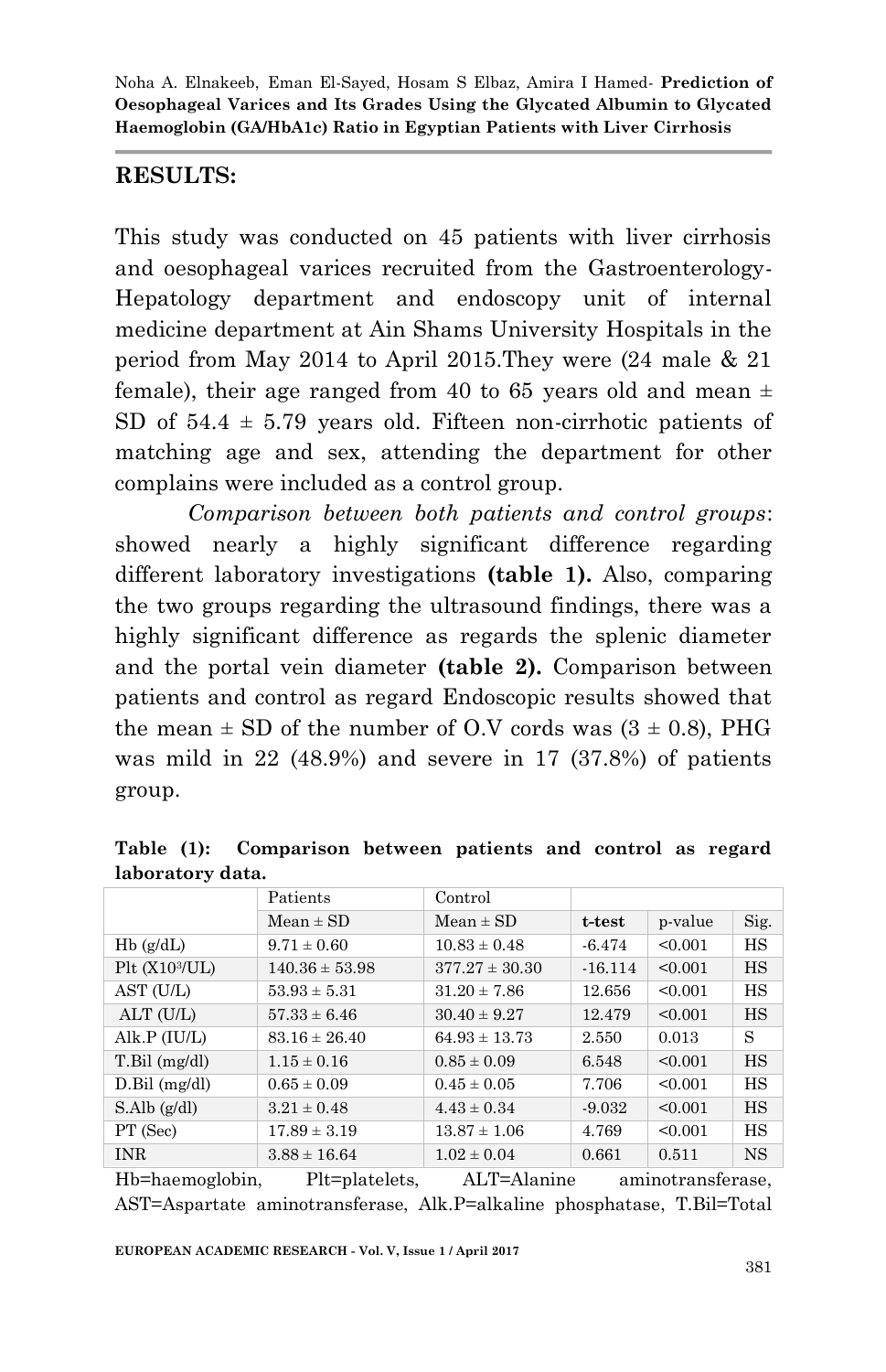Bilirubin, D.Bil =Direct Bilirubin, S.alb=serum albumin, PT=prothrombin time, INR=international normalized ratio.

|  | Table (2): Comparisons between patients and control as regard |  |  |  |
|--|---------------------------------------------------------------|--|--|--|
|  | Ultrasound examination.                                       |  |  |  |

|                       | patients         | Control                  | t-test | p-value | Sig. |
|-----------------------|------------------|--------------------------|--------|---------|------|
|                       | $Mean \pm SD$    | $Mean \pm SD$            |        |         |      |
| Liver span (cm)       | $14.33 \pm 2.74$ | $13.33 \pm 1.05$         | 1.375  | 0.175   | NS   |
| Splenic diameter (cm) | $17.58 \pm 1.41$ | $10.67 \pm 1.40$         | 16.512 | < 0.001 | HS   |
| PVD (mm)              | $16.5 \pm 2.43$  | $9.33 \pm 1.50$          | 12.853 | < 0.001 | HS   |
| Ascites*              | $15(33.34\%)$    | $\overline{\phantom{a}}$ |        |         | ۰    |

**\***is represented as the number (and %) of patients who had ascites.

Comparison between patient and control groups: there was a highly significant (HS) difference (p<0.001) as regard glycated albumin level (being higher in the patients group), comparing the glycated Hb levels showed a highly significant difference between both groups (being lower in the patients group), and by comparing the GA/HbA1c ratio there was a highly significant statistical difference between both groups being higher in the patients group (GA/HbA1c ratio =3.03±0.11 in the control group, and equals 4.3±0.57 in the patients group) **(table3).**

**Table (3): Comparison between patients and control as regard Glycated Alb, Glycated Hb and the GA/HbA1c ratio:**

|                  | <b>Patients</b>  | Control          | t-test   | p-value | Sig. |
|------------------|------------------|------------------|----------|---------|------|
|                  | $(Mean \pm SD)$  | $(Mean \pm SD)$  |          |         |      |
| Glycated Alb (%) | $15.86 \pm 0.84$ | $13.35 \pm 0.42$ | 11.006   | < 0.001 | HS   |
| Glycated Hb (%). | $3.67 \pm 0.34$  | $4.37 \pm 0.20$  | $-7.601$ | < 0.001 | HS   |
| GA/HbA1c Ratio   | $4.3 \pm 0.57$   | $3.03 \pm 0.11$  | 9.046    | < 0.001 | HS   |

*Comparison between the three patients' subgroups*: regarding the laboratory investigations showed that there was a highly significant difference as regards (Hb, Platelet count, Alkaline phosphatase, total Bilirubin, serum Albumin and PT), also there was a significant difference by comparing AST, ALT and direct Bilirubin levels. And there was a highly significant difference between different patient subgroups by comparing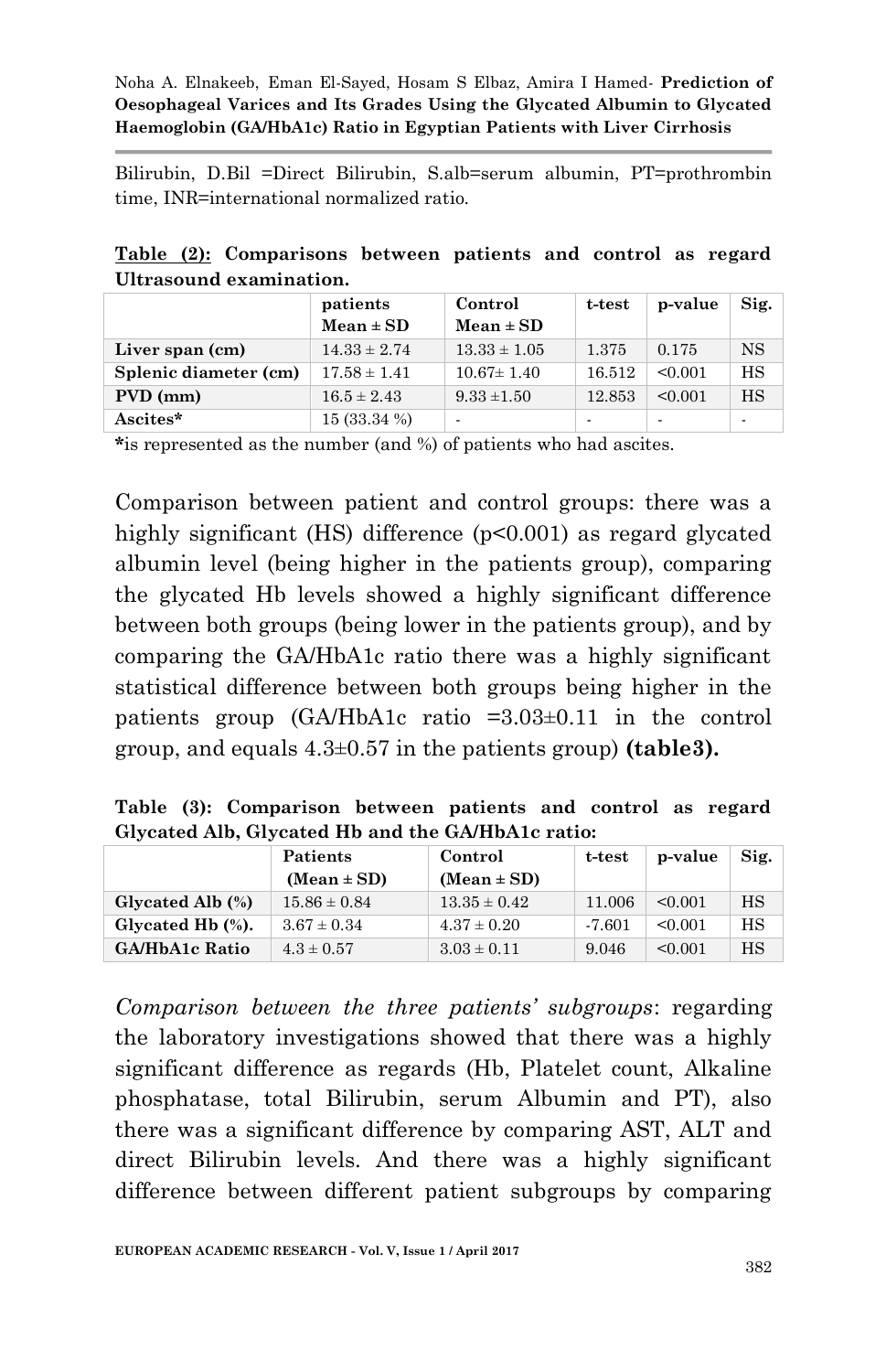the liver span, splenic diameter and Portal vein diameter, and a significant difference as regard presence of ascites **(table 4).** There was a highly significant difference as regards grade of O.Vs and P.H.G **(table 5).**

|                                | Group Ia                 | Group<br>Group Ic<br>Ib |                          | <b>ANOVA</b>                          |            |
|--------------------------------|--------------------------|-------------------------|--------------------------|---------------------------------------|------------|
|                                | (Mean)<br>$\pm$<br>SD)   | (Mean $\pm$<br>SD)      | (Mean<br>$\pm$<br>SD)    | $\mathbf{P}$<br>$\mathbf{F}$          | <b>Sig</b> |
| $Hb$ (g/dl)                    | $10.1 \pm 0.49$          | 9.79<br>$\pm$<br>0.45   | $9.19 \pm 0.45$          | 16.348<br>< 0.00<br>$\mathbf{1}$      | HS         |
| Plt (X10 <sup>3</sup> /UL)     | 196.87<br>$\pm$<br>51.87 | $129.47 \pm$<br>22.52   | 94.73<br>$\pm$<br>13.45  | < 0.00<br>35.924<br>$\mathbf{1}$      | HS         |
| AST (U/L)                      | $52.00 \pm 4.87$         | 52.87<br>$\pm$<br>5.79  | $56.93 \pm 4.06$         | 4.233<br>0.021                        | S          |
| ALT (U/L)                      | $54.73 \pm 5.43$         | 55.40<br>$\pm$<br>6.21  | $61.87 \pm 5.46$         | 7.138<br>0.002                        | S          |
| Alk.P (IU/L)                   | 64.07<br>$\pm$<br>17.60  | 82.60<br>$\pm$<br>30.50 | 102.80<br>$\pm$<br>12.13 | 12.178<br>< 0.00<br>$\mathbf{1}$      | HS         |
| T.Bil (mg/dl)                  | $1.03 \pm 0.12$          | 1.11<br>$\pm$<br>0.14   | $1.30 \pm 0.10$          | 20.262<br>< 0.00<br>$\mathbf{1}$      | HS         |
| $D.Bil.$ $(mg/dl)$             | $0.70 \pm 0.08$          | $0.61\pm$<br>0.11       | $0.64 \pm 0.07$          | 3.724<br>0.032                        | S          |
| S. Alb(g/dl)                   | $3.70 \pm 0.38$          | 3.11<br>$\pm$<br>0.35   | $2.83 \pm 0.22$          | 28.724<br>< 0.00<br>$\mathbf{1}$      | HS         |
| PT (sec)                       | $14.93 \pm 2.12$         | 18.13<br>$\pm$<br>1.77  | $20.60 \pm 2.67$         | < 0.00<br>24.656<br>$\mathbf{1}$      | HS         |
| <b>INR</b>                     | $1.19 \pm 0.14$          | 1.4<br>$\pm$<br>0.18    | $1.57 \pm 0.22$          | 1.015<br>0.371                        | <b>NS</b>  |
| Liver span (cm)                | $17.73 \pm 1.91$         | $13.00 \pm 1.$<br>20    | $12.47 \pm 0.52$         | < 0.00<br>70.913<br>1                 | HS         |
| <b>Splenic</b><br>diameter(cm) | $16.27 \pm 0.70$         | $17.73 \pm 0.$<br>96    | 19.87±0.92               | 65.333<br>< 0.00<br>$\mathbf{1}$      | HS         |
| PVD (mm)                       | $15.40 \pm 1.12$         | $16.13 \pm 0.$<br>83    | $16.5 \pm 1.19$          | 100.00<br>< 0.00<br>3<br>$\mathbf{1}$ | HS         |
| Ascites*                       | $0(0\%)$                 | 6(40%)                  | 9(60%)                   | 5.904<br>0.015                        | S          |

**Table (4): comparison between different cirrhotic patients' subgroups as regard laboratory data and U/S findings:**

Hb=haemoglobin, Plt=platelets, ALT=Alanine aminotransferase, AST=Aspartate aminotransferase, Alk.P=alkaline phosphatase, T.Bil=Total Bilirubin, D.Bil =Direct Bilirubin, S.alb=serum albumin, PT=prothrombin time, INR=international normalized ratio.

**\***is represented as the number (and %) of patients who had ascites.

**EUROPEAN ACADEMIC RESEARCH - Vol. V, Issue 1 / April 2017**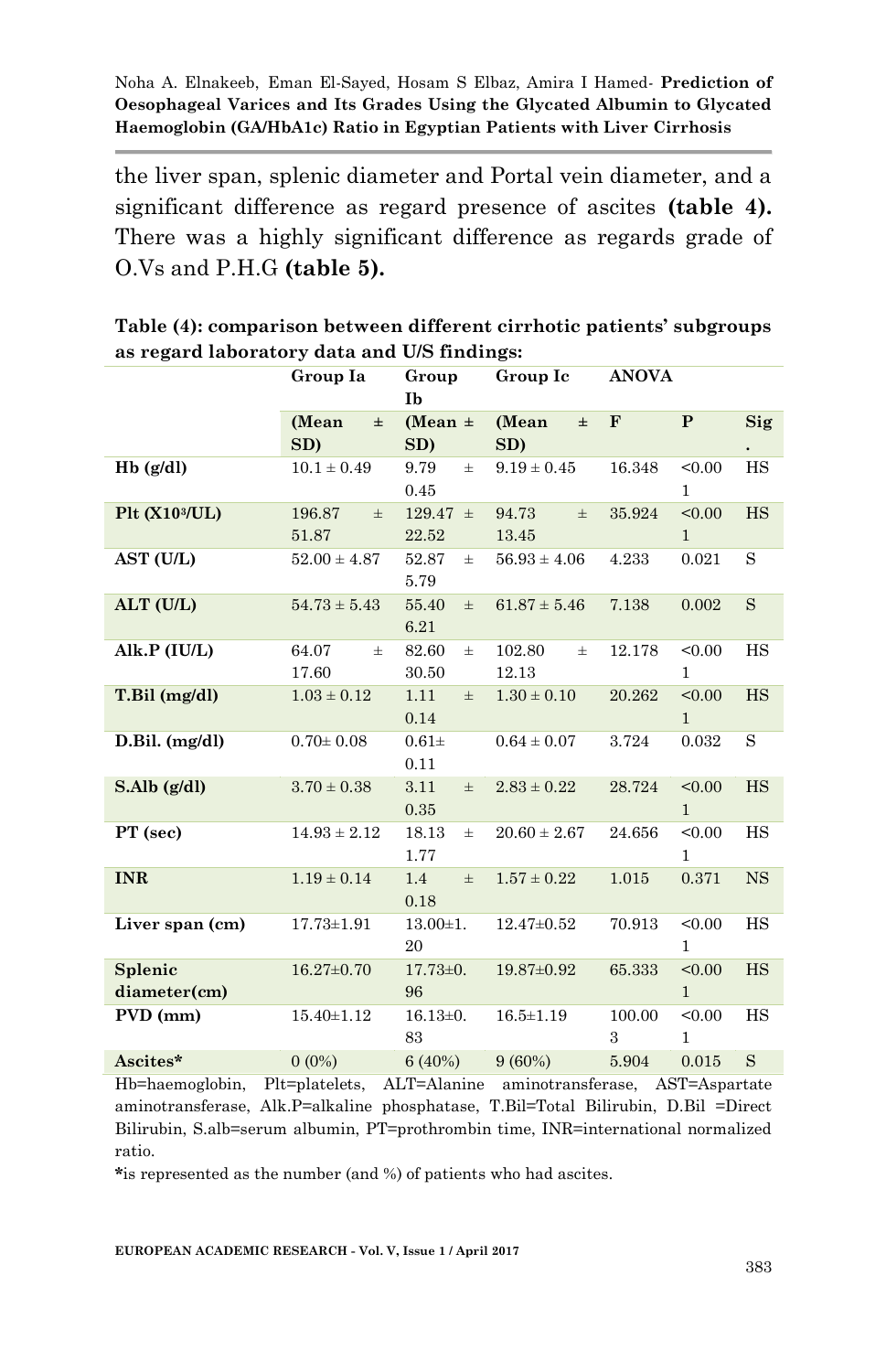| Table (5): comparison between different cirrhotic patients' subgroups |  |  |
|-----------------------------------------------------------------------|--|--|
| as regard Endoscopic findings:                                        |  |  |

| Endoscopy:                   | Group Ia        | Group Ib        | Group Ic               |       | <b>ANOVA</b> |           |  |
|------------------------------|-----------------|-----------------|------------------------|-------|--------------|-----------|--|
|                              |                 |                 |                        | F     | P            | Sig.      |  |
| $\alpha$                     |                 |                 |                        |       |              |           |  |
| No of cords (mean $\pm SD$ ) | $2.73 \pm 0.88$ | $2.93 \pm 0.70$ | $3.40 \pm 0.63$        | 3.142 | 0.053        | NS        |  |
|                              |                 |                 |                        |       |              |           |  |
| P.H.G                        |                 |                 |                        |       |              |           |  |
| Mild [No $(\%)$ ]            | 10 (66.67%)     | $9(60\%)$       | $2(13.33\%)$<br>26.266 |       | < 0.001      | <b>HS</b> |  |
| Severe [No $(\%)$ ]          | $0(0\%)$        | $5(33.4\%)$     | 13 (86.67%)            |       |              |           |  |

Comparing the glycated albumin values between the three patients' subgroups **(table 6)** showed a highly significant difference, being highest in group Ic "the high risk "group (mean  $\pm$  SD is 16.64  $\pm$  0.58 %). in contrast, the values of the glycated Hb (HbA1c) were of the lowest values in the high-risk group and there was a highly significant difference when comparing the three groups. The GA/HbA1c ratio was increasing with the increasing risk of bleeding, showing the lowest value in the "low risk" group  $(3.77 \pm 0.24)$  and the highest value in the "high risk" group  $(5.03 \pm 0.22)$ .

**Tables (6): comparison between different patients subgroups as regard Glycated Alb, Glycated Hb and The GA/HbA1c ratio.**

|                       | Group Ia |            | Group Ib |            | Group Ic |            | <b>ANOVA</b> |         |      |
|-----------------------|----------|------------|----------|------------|----------|------------|--------------|---------|------|
|                       | Mean     | $\pm$ SD   | Mean     | $\pm SD$   | Mean     | $\pm$ SD   |              | p       | Sig. |
| Glycated Alb (%)      | 14.97    | $\pm 0.51$ | 15.96    | $\pm 0.37$ | 16.64    | $\pm 0.58$ | 43.327       | < 0.001 | HS   |
| Glycated Hb (%).      | 3.99     | $\pm 0.19$ | 3.71     | $\pm 0.16$ | 3.31     | $\pm 0.20$ | 50.538       | < 0.001 | HS   |
| <b>GA/HbA1c Ratio</b> | 3.77     | $\pm 0.24$ | 4.31     | $\pm 0.22$ | 5.03     | $\pm 0.22$ | 118.877      | < 0.001 | HS   |

*Correlating the GA/HbA1c ratio with other laboratory, U/S and endoscopic findings* **(table 7)** showed that there was a significant positive correlation between the GA/HbA1c ratio and (the number of variceal cords and the PVD) in all subgroups. As expected, the ratio also correlated with the Hb and serum albumin levels. But non-significant correlation with (AST, ALT, Alk.P, total Bilirubin, direct bilirubin, liver span and splenic diameter). Platelet count was highly negatively correlated to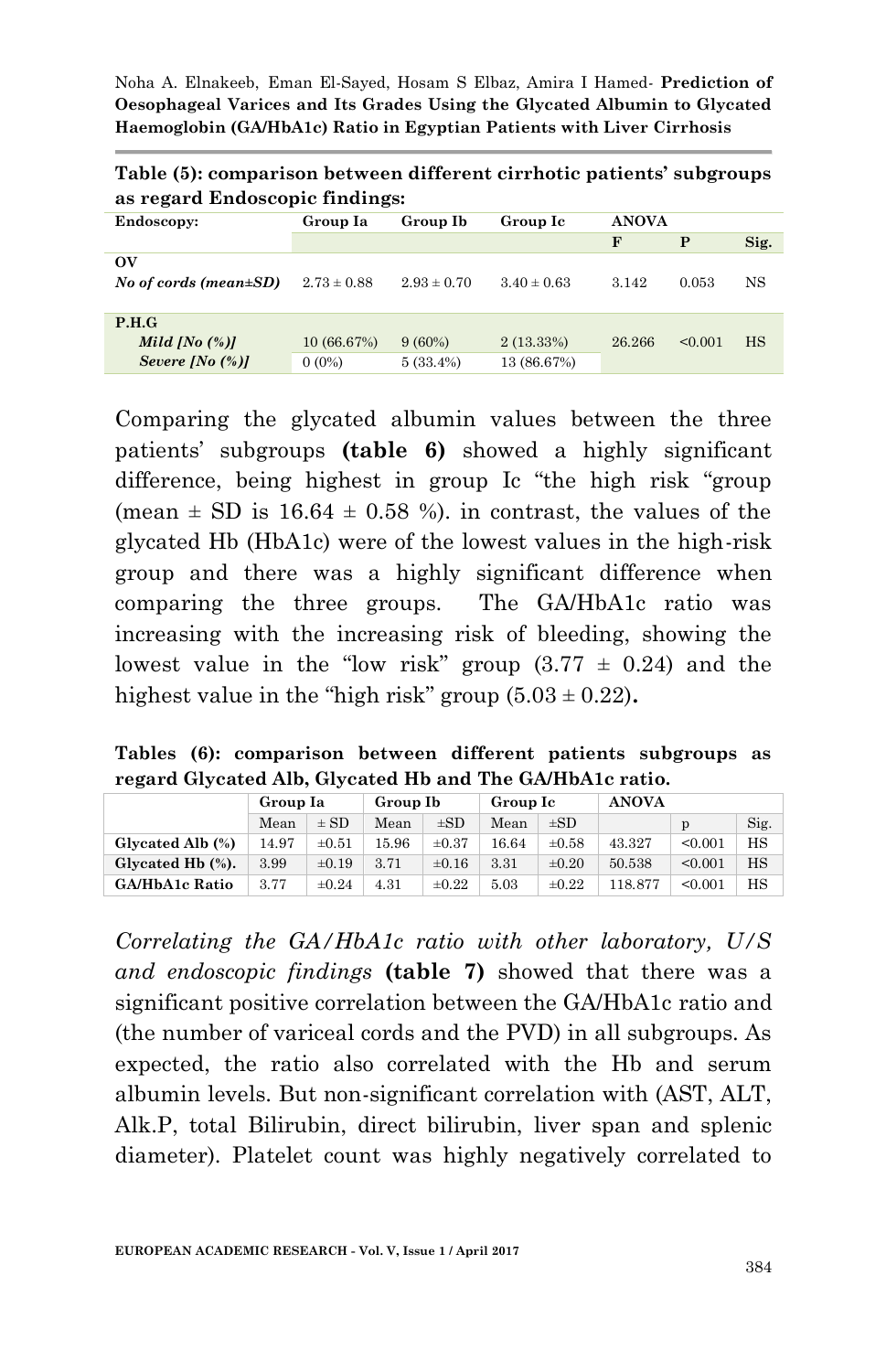the AG/HBA1c ratio in the "High risk" group only. PT only correlated to the ratio in the low risk group.

| All parameters   | Group Ia |             | Group Ib |          |             | Group Ic |  |  |
|------------------|----------|-------------|----------|----------|-------------|----------|--|--|
|                  | r        | p-value     | r        | p-value  | $\mathbf R$ | p-value  |  |  |
| Age              | 0.434    | 0.106       | 0.035    | 0.901    | 0.277       | 0.318    |  |  |
| Hb               | $-0.550$ | $0.034*$    | $-0.626$ | $0.013*$ | $-0.588$    | $0.021*$ |  |  |
| Plt              | $-0.072$ | 0.798       | $-0.097$ | 0.732    | $-0.693$    | $0.004*$ |  |  |
| AST              | 0.364    | 0.183       | $-0.175$ | 0.532    | 0.362       | 0.184    |  |  |
| ALT              | 0.352    | 0.199       | 0.114    | 0.685    | 0.466       | 0.080    |  |  |
| ALK.P            | 0.463    | 0.083       | 0.347    | 0.205    | 0.208       | 0.457    |  |  |
| T.Bil.           | 0.215    | 0.442       | 0.062    | 0.826    | 0.033       | 0.907    |  |  |
| D.Bil            | 0.249    | 0.372       | $-0.038$ | 0.892    | $-0.315$    | 0.252    |  |  |
| S.Alb            | $-0.532$ | $0.041*$    | $-0.315$ | 0.253    | $-0.745$    | $0.001*$ |  |  |
| PT               | 0.561    | $0.029*$    | 0.357    | 0.191    | 0.485       | 0.067    |  |  |
| <b>INR</b>       | 0.619    | $0.014*$    | $-0.139$ | 0.622    | 0.579       | $0.024*$ |  |  |
| Liver span       | $-0.164$ | 0.559       | $-0.268$ | 0.335    | $-0.249$    | 0.370    |  |  |
| Splenic diameter | $-0.426$ | 0.113       | 0.028    | 0.921    | 0.200       | 0.474    |  |  |
| PVD (mm)         | 0.582    | $0.023*$    | $-0.584$ | $0.022*$ | 0.652       | $0.008*$ |  |  |
| Endoscopy        |          |             |          |          |             |          |  |  |
| No of cords      | 0.871    | $< 0.001**$ | 0.379    | $0.032*$ | 0.682       | $0.005*$ |  |  |

**Table (7): Correlation between the GA/HbA1c ratio and the Other Studied Parameters in the three patients' subgroups**

Hb=haemoglobin, Plt=platelets, ALT=Alanine aminotransferase, AST=Aspartate aminotransferase, Alk.P=alkaline phosphatase, T.Bil=Total Bilirubin, D.Bil =Direct Bilirubin, S.alb=serum albumin, PT=prothrombin time, INR=international normalized ratio.

\*significant difference, \*\*highly significant difference.

## **DISCUSSION:**

Non-invasive tests of liver fibrosis have revolutionized the management of chronic liver diseases. Compared with routine clinical assessments, the non-invasive tests allow more confident diagnosis of cirrhosis and can also reflect the severity of cirrhosis and/or portal hypertension. They can therefore be used to better select patients for varices screening and to allow cost saving by reducing the number of endoscopies.

The Transient Elastograghy combined with platelet count is the only recommended technique by The Baveno VI panel *(DeFranchis, 2015)* to diagnose portal hypertension.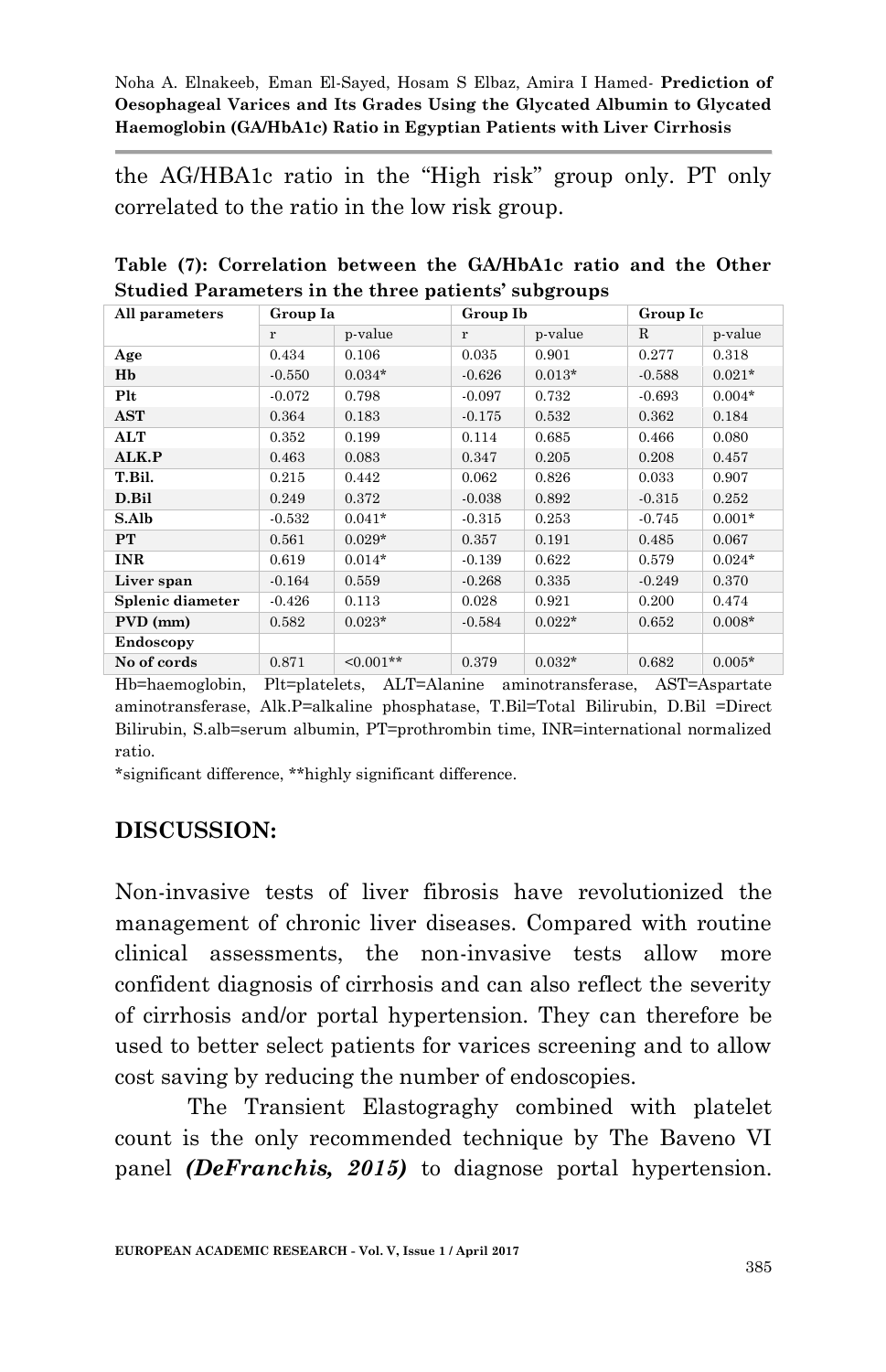However, researchers continue to look for an ideal (accurate, simple, inexpensive and easily reproducible) method.

A new biomarker based on a combination of metabolic parameters that includes the GA/HbAc ratio had been proposed as a useful tool for evaluating the risk of presence of oesophageal varices in patients with liver cirrhosis.

In this study, we aimed to assess the role of GA/HbA1c ratio as a screening test for the presence of oesophageal varices in Egyptian patients with liver cirrhosis. The second aim was to examine the possible correlation between the GA/HbA1c ratio and the grade of O.Vs.

We found that there was a highly significant difference between patients and control as regards the Glycated Albumin, HbA1c and the GA/HbA1c ratio. as compared by mean values, the GA/HbA1c ratio was (3.03) in controls and (4.37) in patients group, suggesting that the increased (GA/HbA1c) ratio may be considered as a predictor for presence of O.Vs. Furthermore, the GA/HbA1c ratio was significantly higher in patients in the "high risk varices group" as compared by mean value which was increasing from group Ia (3.77) to group Ib (4.31) to group Ic (5.03). There was a highly significant positive correlation between the GA/HbA1c ratio and the grade of Oesophageal varices suggesting that the increase of GA/HbA1c ratio is associated with a higher grade of O.Vs and subsequently with the risk of variceal bleeding and this was in agreement with (*Sakai et al., 2012)***.**

Many previous studies (e.g. *Madhotra et al. 2002; Wang et al., 2012; Eslam et al., 2013)* have documented good predictive value of platelet count as a non-endoscopic variable for the presence or absence of varices. In our study, there was a highly significant difference between the three patients' subgroups as regards the platelet count. In addition, there was a highly significant negative correlation between the platelet count and the GA/HbA1c ratio in the "high risk" group.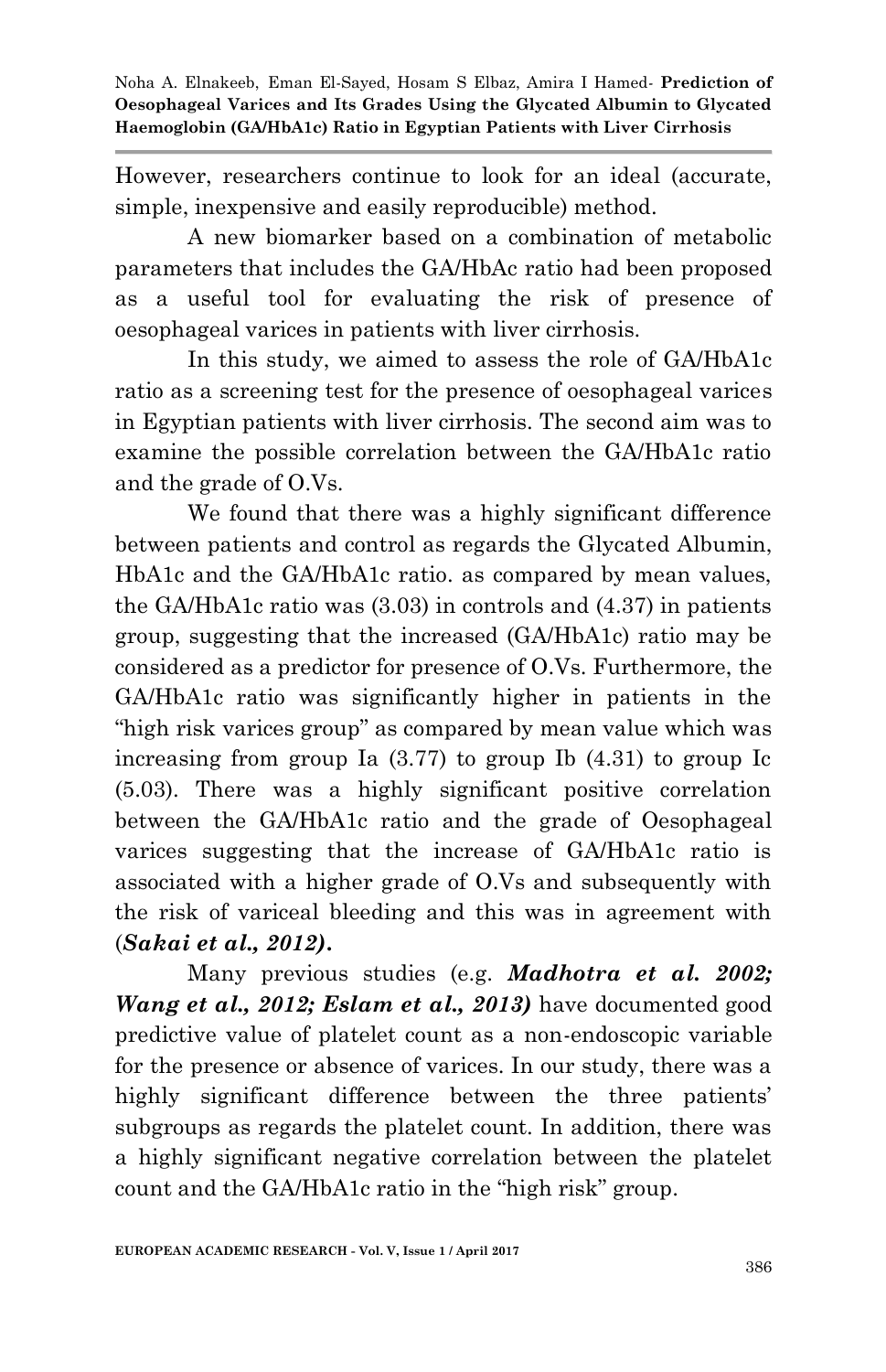Also, several studies have evaluated other blood tests to predict varices such as and AST-to-platelet Index *(Tafarel et al., 2011; Colecchia et al., 2011; Morishita et al., 2014).* Also, *Park et al., 2009* developed a simple risk score comprising bilirubin and platelets to predict Hepatic vein pressure Gradient (HVPG) and his results agreed with *Procopet etal.,2015.* In the current study, there was a highly significant difference between different patients subgroups as regard liver function testes: (Platelet count, total Bilirubin, S. Albumin, PT) and also (Hb and Alkaline Phosphatase) were found to be better in group Ia (low risk) and worst in group Ic (high risk O.Vs) which suggested that there may be a relation between progression of chronic liver disease and the degree of O.Vs and this agrees with *Tafarel et al (2011).* Also there was a significant difference between different patients subgroups as regard (AST, ALT and direct Billirubin)*.* (*Chang et al., 2007)* agreed with our results that low serum albumin level and prolonged prothrombin time were significant with the presence of varices.

Many studies have adopted the ultrasound examination findings as predictors to diagnose portal hypertension. In our study, the PVD was highly significantly different in the three patients' subgroups. This goes in agreement with *Hong et al., 2009; and Cherian et al., 2011* who found that PVD was significant with the presence of O.Vs. In addition, we found that the GA/GHbA1c ratio was significantly correlated with the PVD in all patients' subgroups*. Sharma and Aggarwal ,2007* in a prospective study, observed that splenomegaly, increased liver span and platelet count were the independent predictors for the presence of large varices. In the current study, we also found highly significant differences between the three patients' subgroups regarding the liver span and the splenic bipolar diameter values.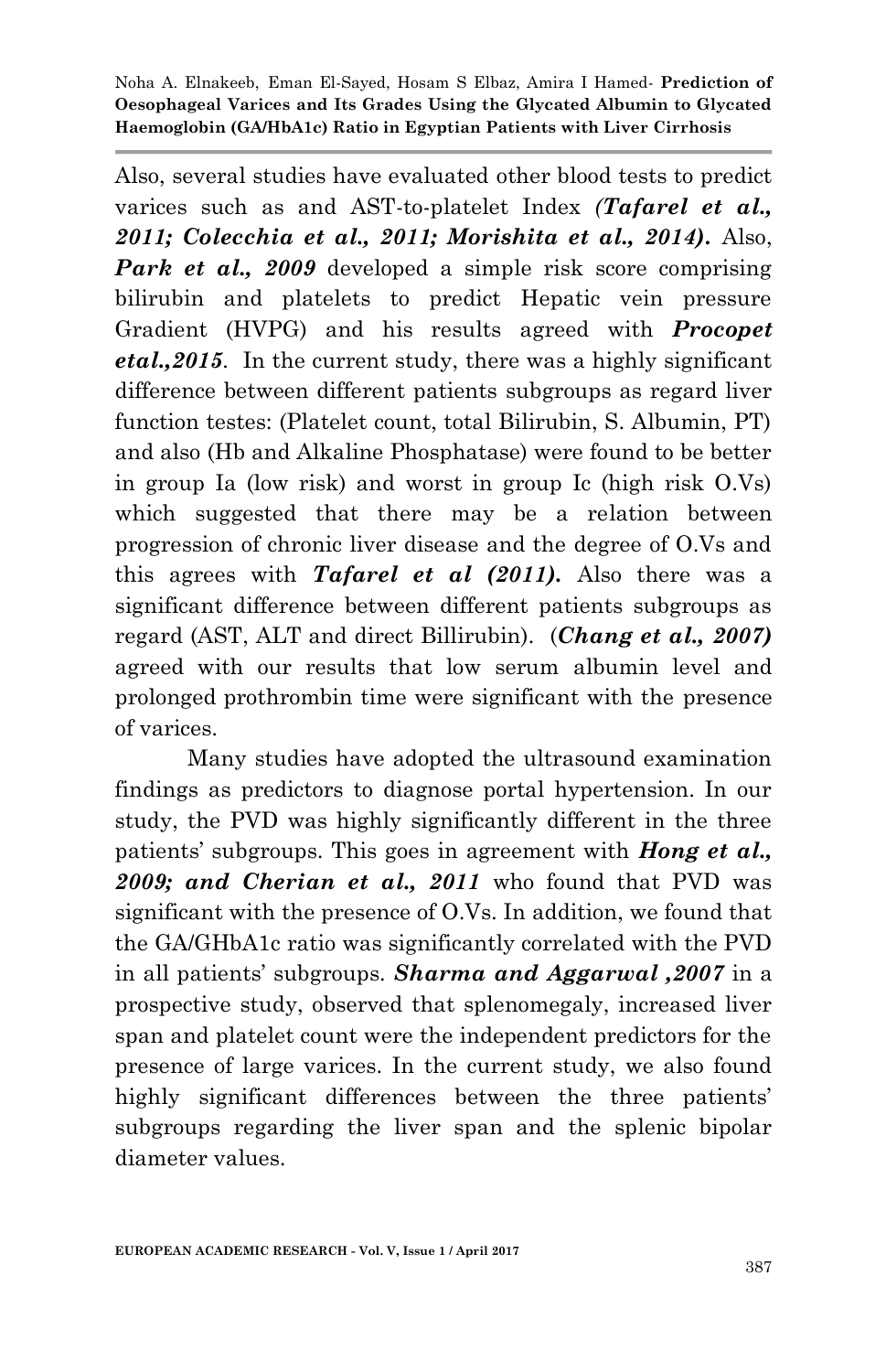In conclusion, we describe a predictive model for assessing the probability of the presence of O.Vs which can be used as an initial screening tool in cirrhotic patients. So far, the available data do not allow for the complete replacement of endoscopy in OV screening, but may help in confirming the necessity of endoscopy in those with suspected high risk of bleeding O.Vs. Our findings indicate that the GA/HbA1c ratio predicts the presence of oesophageal variceal and it can be considered in prognostic models in patients with cirrhosis and portal hypertension.

## **RECOMMENDATIONS:**

Further prospective studies might be needed to find a cutoff value of GA/GHba1c ratio and this might result in a discriminating algorithm to predict which patients with cirrhosis would benefit from early or regular endoscopy to detect clinically significant varices. This cost effective parameter may help identify patients with mild or no O.Vs who may not need UGE to reduce costs and discomfort for these patients and the burden on health system.

**CONFLICT OF INTEREST:** The authors declare that there is no conflict of interests regarding the publication of this paper.

#### **REFERENCES:**

- 1. **Aizawa N, Enomoto H, Imanishi H, et al. (2012).**  Elevation of the glycated albumin to glycated hemoglobin ratio during the progression of HCV-related liver fibrosis. World J Hepatol 2012; 4(1):11-17.
- 2. **Bando Y, Kanehara H, Aoki K et al. (2012):** The glycated albumin to HbA1c ratio is increasing along with fibrosis stage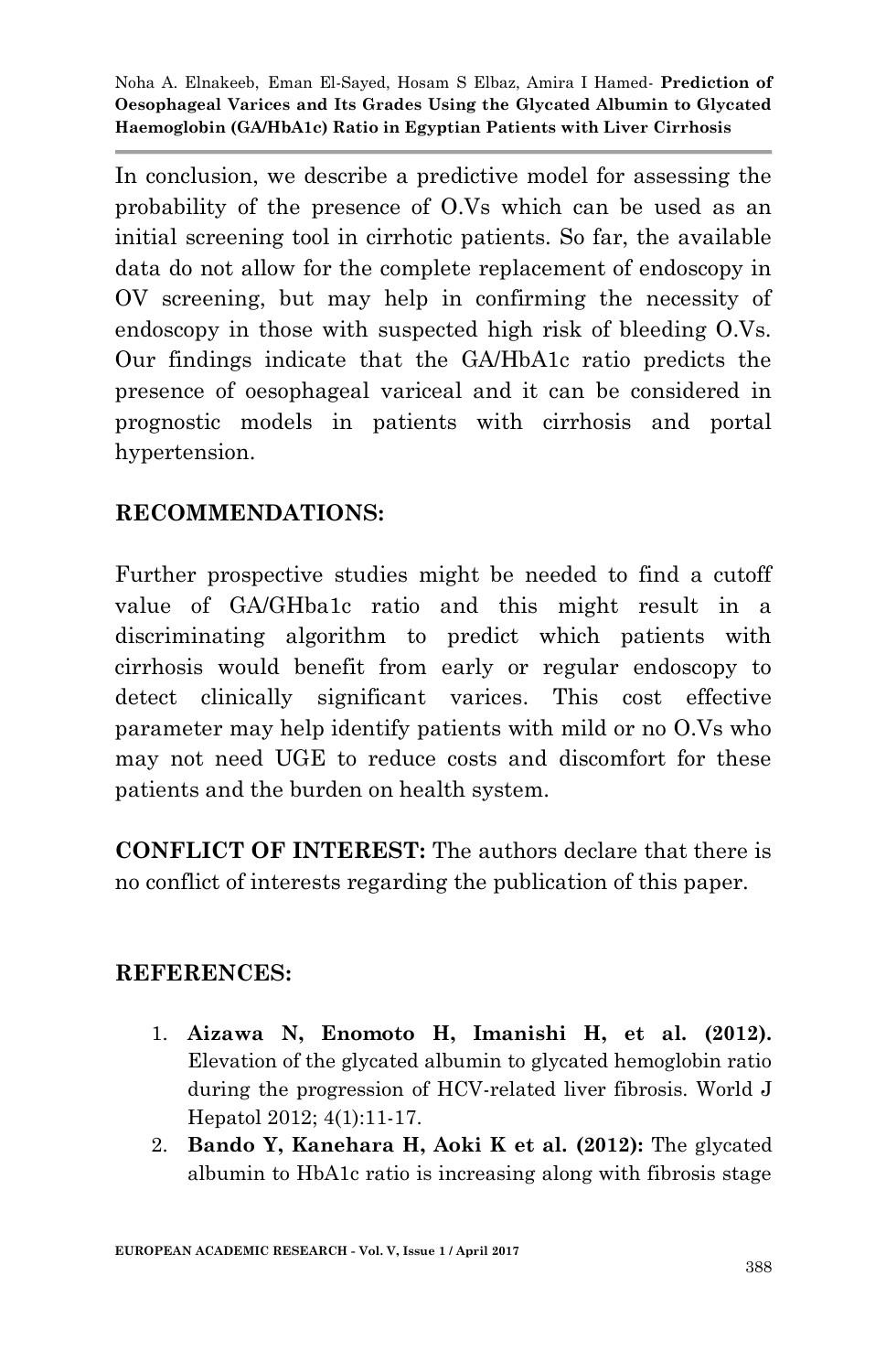> in nonalcoholic steatohepatitis," Annals of Clinical Biochemistry; 49(4):387–390.

- 3. **Bando Y, Kanehara H, Toya D, et al. (2009).** Association of serum glycated albumin to glycated hemoglobin A1c ratio with hepatic function tests in patients with chronic liver disease. Ann Clin Biochem; 46(5): 368-372.
- 4. **Bosch J, Abraldes JG and Groszmann R (2003).** Current management of portal hypertension. J Hepatol.; 38:54–68.
- 5. **Burton JR, Liangpunsakul S, Lapidus J, et al. (2007).**  Validation of a multivariate model predicting presence and size of varices. J Clin Gastreoenterol 2007; 41.609-615.
- 6. **Chang MH, Sohn JH, Kim TY, et al. (2007):** Nonendoscopic Predictors of Large Esophageal Varices in Patients with Liver Cirrhosis. Korean J Gastroenterol; 049(06): 376- 383.
- 7. **Cherian JV, Deepak N, Ponnusamy RP, et al. (2011):** Non-invasive predictors of esophageal varices. Saudi J Gastroenterol; 17:64-68.
- 8. **Colecchia A, Colli A, Casazza G, et al. (2014):** Spleen stiffness measurement can predict clinical complications in compensated HCV-related cirrhosis: a prospective study. J Hepatol ;60:1158-1164.
- 9. **De Franchis R (2008):** Non-invasive (and minimally invasive) diagnosis of oesophageal varices. J Hepatol; 49:520– 7.
- 10. **De Franchis R, on behalf of the Baveno VI Faculty (2015).** Expanding consensus in portal hypertension: Report of the Baveno VI Consensus Workshop: stratifying risk and individualizing care for portal hypertension. J Hepatol; 63 (3): 743–752.
- 11. **Eslam M, Ampuero J, Jover M, et al. (2013):** Predicting portal hypertension and variceal bleeding using non-invasive measurements of metabolic variables. Ann Hepatol. 12:588– 598.
- 12. **Garcia-Tsao G, Sanyal AJ, Grace ND, Carey W (2007):** Prevention and management of gastroesophageal varices and variceal hemorrhage in cirrhosis. Hepatology; 46:922-938.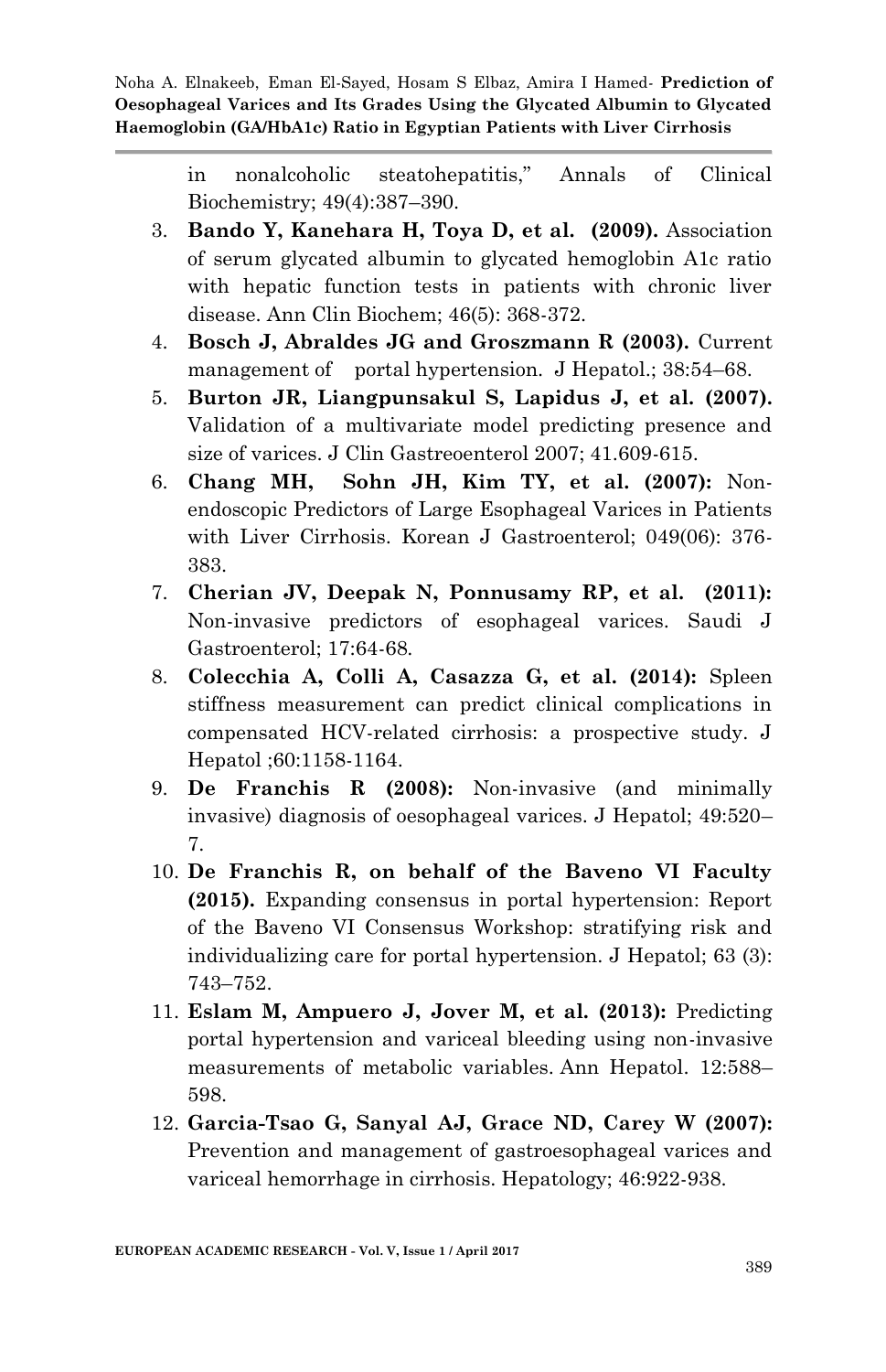- 13. **Hong WD, Zhu QH, Huang ZM, et al. (2009):** Predictors of esophageal varices in patients with HBV-related cirrhosis: a retrospective study. BMC Gastroenterol; 5:9-11.
- 14. **Jalan R and Hayes PC (2000):** UK guidelines on the management of variceal haemorrhage in cirrhotic patients Gut; 46: iii1-iii15.
- 15. **Kim T, Shijo H, Kokawa H, et al. (1997):** Risk factors for hemorrhage from gastric fundal varices. Hepatology; 25:307.
- 16. **Koga M and Kasayama (2010).** Clinical impact of glycated albumin as another glycemic control marker. Endocr J; 57: 751–762.
- 17. **Madhotra R, Mulcahy HE, Willner I, Reuben A (2002):**  Prediction of esophageal varices in patients with cirrhosis. J Clin Gastroenterol ; 34:81-85.
- 18. **Morishita N, Hiramatsu N, Oze T, et al. (2014):** Liver stiffness measurement by acoustic radiation force impulse is useful in predicting the presence of esophageal varices or high-risk esophageal varices among patients with HCVrelated cirrhosis. J Gastroenterol; 49:1175-1182.
- 19. **Paquet KJ (1982):** Prophylactic endoscopic sclerosing treatment of esophageal wall in varices: a prospective controlled trial. Endoscopy; 14:4-5.18.
- 20. **Park SH, Park TE, Kim YM, et al.(2009).** Noninvasive model predicting clinically-significant portal hypertension in patients with advanced fibrosis. J Gastroenterol Hepatol; 24:1289-1293.
- 21. **Procopet B, Cristea VM, Robic MA, et al.(2015):** Serum tests, liver stiffness and artificial neural networks for diagnosing cirrhosis and portal hypertension. Dig Liver Dis; 47:411-416.
- 22. **Sakai Y, Enomoto H, Aizawa N et al. (2012):** Relationship between elevation of glycated albumin to glycated hemoglobin ratio in patients with a high bleeding risk of esophageal varices. Hepatogastroenterology;59(119):2280–2284.
- 23. **Sharma S and Aggarwal R (2007).** Prediction of large esophageal varices in patients with cirrhosis of the liver using clinical, laboratory and imaging parameters. J Gastroenterol Hepatol; 22:1909–1915